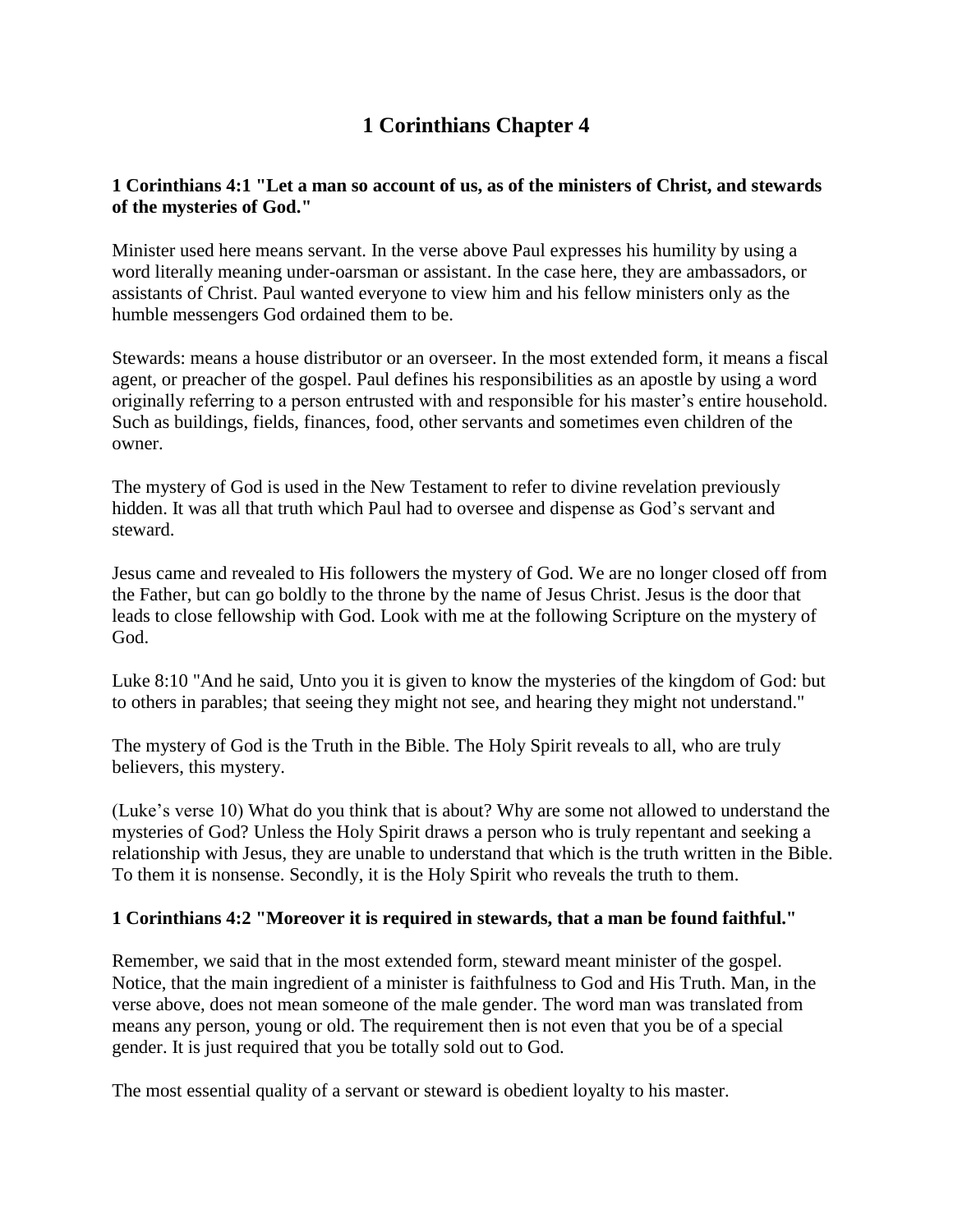#### **1 Corinthians 4:3 "But with me it is a very small thing that I should be judged of you, or of man's judgment: yea, I judge not mine own self."**

There seems to be a group here, that is questioning Paul. Paul is reminding them that he will not be judged of these people. He says he cannot even examine himself, but he reminds them that all are judged of God. I do not know why they were questioning Paul, perhaps, because some of them had known him before he became a Christian. We must remember though all the laws in the temple at this time were not even similar to the laws God had given Moses. Jesus even called them man's laws. The priesthood had greatly deteriorated, and they were making up laws as they went along, so that they could have greater control of the people. The priesthood was being bought and sold instead of coming through the Levitical tribe.

Here Paul is not being arrogant or saying that he is above fellow ministers, other Christians, or even certain unbelievers. He is saying that a human verdict on his life is not the one that matters, even if it was his own.

## **1 Corinthians 4:4 "For I know nothing by myself; yet am I not hereby justified: but he that judgeth me is the Lord."**

Justified, as we have explained before, means just as if I had never sinned. Paul in this, however, is saying he ministers what the Holy Spirit of God gives him. He is not ministering what he believes, but what God knows, and there could be nothing wrong with that. The Lord will judge Paul the same as He does all His ministers, as to whether they were faithful in their messages.

Paul was not aware of any un-confessed or habitual sin in his own life, but his limited understanding assumed that his was not the final verdict. Paul's own sincere evaluation of his life did not acquit him of all failures to be faithful.

The Lord is the ultimate and only qualified Judge of any man's obedience and faithfulness.

## **1 Corinthians 4:5 "Therefore judge nothing before the time, until the Lord come, who both will bring to light the hidden things of darkness, and will make manifest the counsels of the hearts: and then shall every man have praise of God."**

"Hidden things of darkness": This refers to the inner motives, thoughts, and attitudes which only God can know.

Our judgment on this earth is warped, because we only judge what we see with our eyes and hear with our ears. God judges the heart of man. You may hide a sin you have committed from the world, but you will not be able to hide it from God. Since we are not able to judge justly, being human, we should not judge at all. Leave judgment up to Jesus who looks into the heart and judges. His judgment is perfect. Jesus is the Light. There is no darkness where He dwells. No sin can hide from His Light.

"Counsels of the hearts": Since final rewards will be based, not just on outward service, but on inward devotion, only God can give the praise each deserves.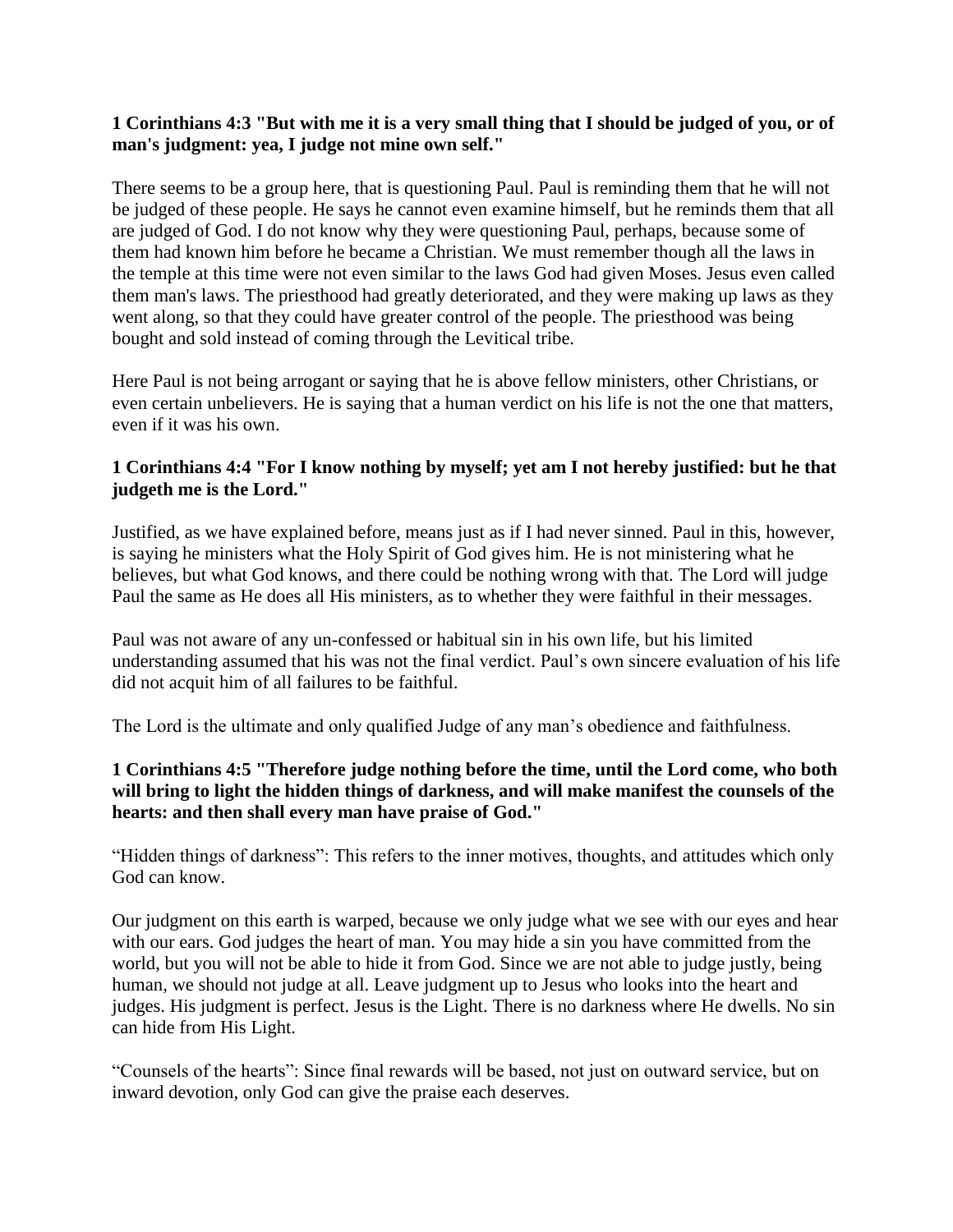**1 Corinthians 4:6 "And these things, brethren, I have in a figure transferred to myself and [to] Apollos for your sakes; that ye might learn in us not to think [of men] above that which is written, that no one of you be puffed up for one against another."**

"These things" is referring to the analogies that Paul used to depict those who minister for the Lord, including himself and Apollos: farmers (3:6-9), builders (3:10-15), and servant stewards (verses 1-5).

"Your sakes": Paul's humility, expressed in light of God's judgment on the greatest apostles and preachers, was useful to teach believers not to exalt any of them.

"Which is written": God's faithful servants are to be treated with respect only within the bounds of what is scriptural.

"Puffed up": The greatest problem in the Corinthian church was pride and arrogance.

#### **1 Corinthians 4:7 "For who maketh thee to differ [from another]? and what hast thou that thou didst not receive? now if thou didst receive [it], why dost thou glory, as if thou hadst not received [it]?"**

Paul is correct in the statement that we are what we are, because God made us that. I happen to be a Caucasian, because God chose that I be born to Caucasian parents. We have nothing to do with our nationality or our I.Q. We are not even male or female because we wanted to be, but because that is what God made us. Our Creator made us what He wanted us to be for the furtherance of the kingdom of God.

Even where we minister is chosen by Him. We are equipped by the Holy Spirit in the area we are to function most effectively in. We have very little to do with this either. It seems in the verse above, that some of the people in the church have received gifts of ministry from God, and now they are trying to control Paul and his ministry. This is the wrong thing to do with the gift we receive. God did not give them their gift so that they might glory over someone else.

Pride is deception, since everything a person possesses is from God's providential hand.

## **1 Corinthians 4:8 "Now ye are full, now ye are rich, ye have reigned as kings without us: and I would to God ye did reign, that we also might reign with you."**

We must remember that the life style of these Corinthians had been that of a very affluent society. Many of them had ruled over servants, and they still had the desire to rule. Paul is saying this in somewhat of a reprimand to them. We see this same situation in the following Scripture.

Revelation 3:17 "Because thou sayest, I am rich, and increased with goods, and have need of nothing; and knowest not that thou art wretched, and miserable, and poor, and blind, and naked:"

This was the church who had brought the world into the church.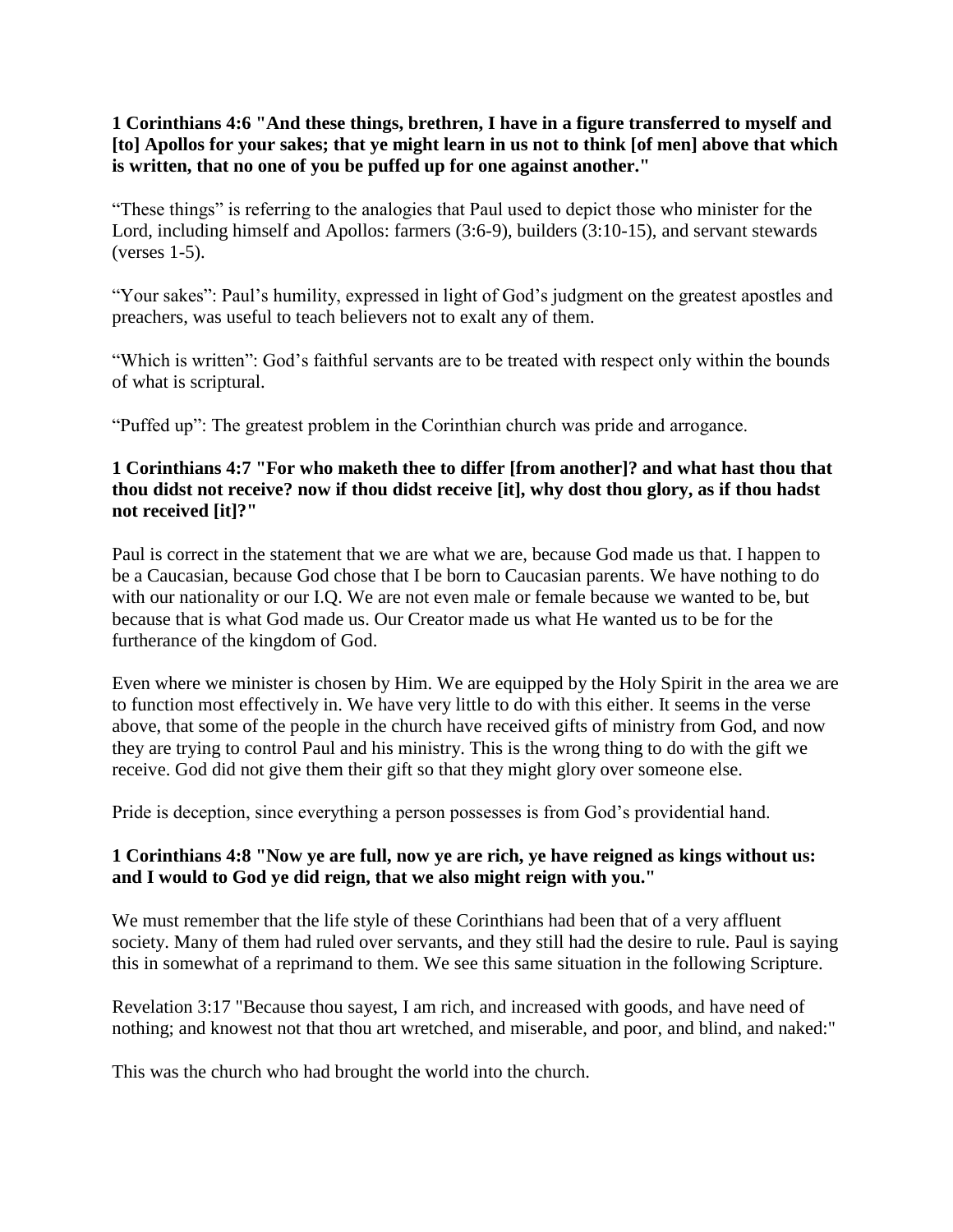Paul sarcastically, in a severe rebuke, heaps on false praise, sarcastically suggesting that those Corinthians who were self-satisfied had already achieved spiritual greatness. They were similar to the Laodiceans.

"Reign": Yet, Paul genuinely wished it were the coronation time of the Millennium, so that they all might share in the glory of the Lord.

#### **1 Corinthians 4:9 "For I think that God hath set forth us the apostles last, as it were appointed to death: for we are made a spectacle unto the world, and to angels, and to men."**

There is a great deal of sacrifice in this world required of those who minister God's Word. It is required that we sacrifice our flesh that our spirit might rein in our body. The fate of most of the apostles was very much like their leader, Jesus. John was an exception of that. He suffered much on this earth, even being banished to the Isle of Patmos for speaking the Word of God so boldly. Paul died in Rome after knowing much persecution on this earth.

The imagery of this verse is of condemned prisoners brought into a Roman arena to fight and die; the last ones brought out for slaughter were the grand finale. In His sovereign wisdom and for His ultimate glory, God chose to display the apostles figuratively before men and angels during the present age as just such worthless and condemned spectacles. Like doomed gladiators, they were ridiculed, spit on, imprisoned and beaten. Yet God glorified His name through them as He used them to build His kingdom.

## **1 Corinthians 4:10 "We [are] fools for Christ's sake, but ye [are] wise in Christ; we [are] weak, but ye [are] strong; ye [are] honorable, but we [are] despised."**

"Fools…Wise": Again, Paul is using sarcasm. This time on himself as if mimicking the attitude of the proud Corinthians toward him, Paul rebukes them.

Paul is saying that he is willing to be thought of as a fool for the furtherance of the ministry of Christ. He jumps right in and tells them that it would be wise for them to accept Christ as their Savior. These people Paul was speaking to had undoubtedly been highly thought of in their community. It is almost as if he is saying, why are we thought of so poorly, if you believe it is wise to come to Christ. We are the messenger that Christ sent to make you wise unto Christ.

## **1 Corinthians Chapter 4 Questions**

- 1. What 2 things did Paul call himself in verse 1?
- 2. What does the word "minister" mean in the verse?
- 3. What is the most extended meaning of the word "steward"?